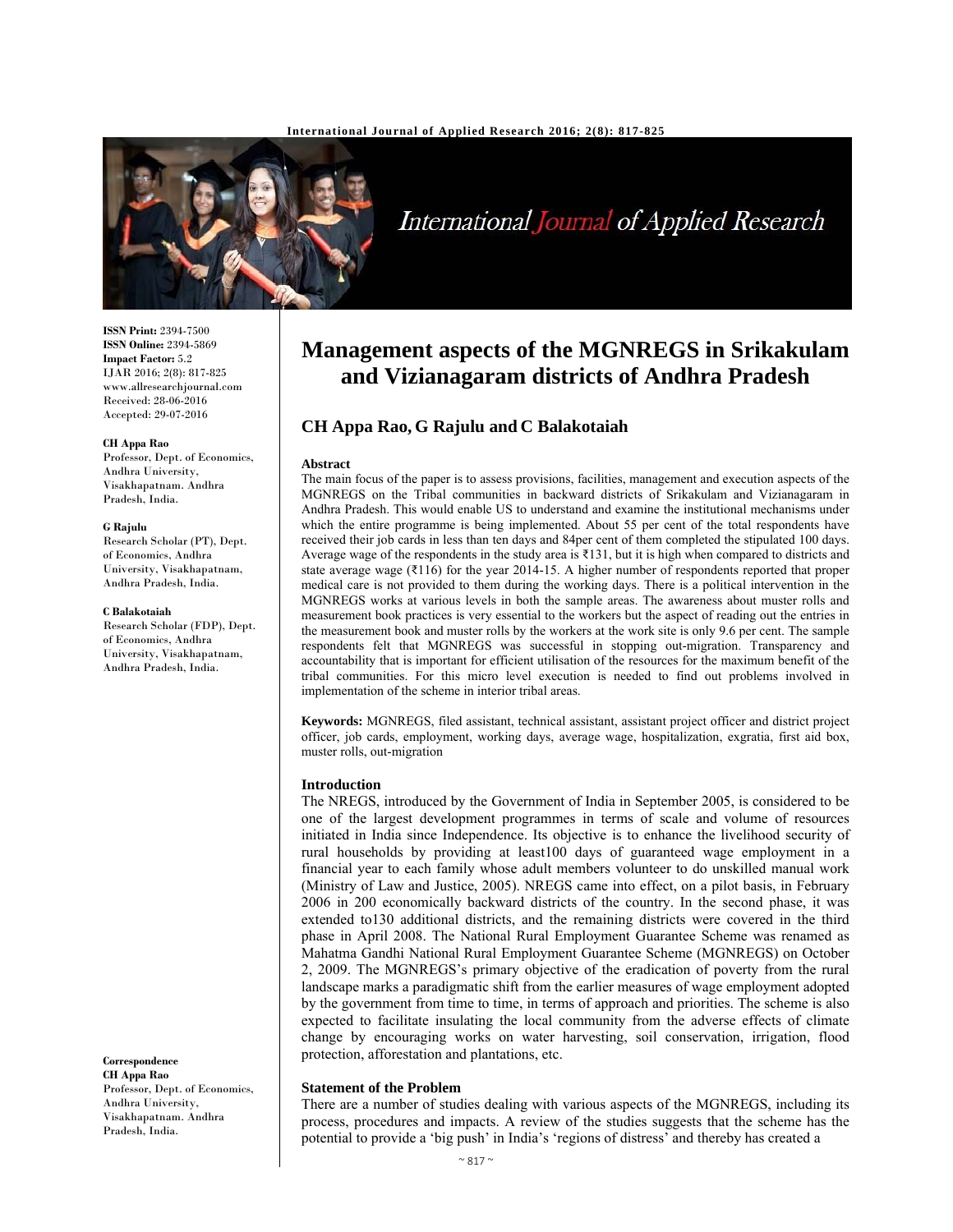sense of hope amongst the rural poor. In addition to creating livelihood opportunities for the rural poor, the MGNREGS can also play an active role in respect of rapid response to crises and disaster, particularly at the local level. Realisation of these potentials, however, depends largely on creating awareness of employment as an entitlement increasing leanseason wages in rural areas, arresting forced migration and benefiting the marginalised people belonging to Scheduled Caste and Scheduled Tribal communities. Furthermore, even within the same State, requirements may differ across social groups because of the variations in their entitlement to productive resources, socio-cultural practices and institutional norms and provisions. The studies conducted by Krushna Ranaware, *et al.* 2015 [8]; Diego Maiorano and Chakradhar Buddha's 2014 [5]; Srinivasa Rao Didde and P. Muthaiyan 2013 [15]; Lalit Mohan Nayak, *et al*. 2012 [11]; Eswarappa Kasi 2011 [6]; Nagangoud, S.P and Uliveppa H.H 2010 [13]; Viswanathan S 2010 [17]; Gopal, 2009 [7]; Mehrotra, 2008 [14]; Ambasta *et al.*, 2008 [2]; Lalit Mathur 2008 [10]; Anish Vanaik 2008 [3]; Uma Chaturavedi 2008 [16]; Abhay Singh 2008<sup>[1]</sup>; Lalit Mathur 2007<sup>[9]</sup>; Mihar Shah 2007<sup>[12]</sup>; Bhatia and Drèze 2006 [4]. In this context, it is necessary to assess provisions, facilities, management and execution aspects of the MGNREGS on the Tribal communities of India in general and Andhra Pradesh in particular when we consider the MGNREGS itself as a development institution in a caste-ridden rural society with a Tribal fringe. Given this backdrop, it is felt that there is a need to make an appraisal of the processes and procedures of MGNREGS in backward districts of Srikakulam and Vizianagaram in Andhra Pradesh. This would enable us to understand and examine the institutional mechanisms under which the entire programme is being implemented.

#### **Objectives of the Study**

The objectives of the study are:

- To analyse the socio-economic characteristics of the sample beneficiaries in Seethampeta and G.L. Puram mandals.
- To examine the beneficiaries perception relating to provisions and facilities provided in MGNREGS in the study area.
- To find out the impact of MGNREGS on SHGs, agriculture and out-migration in the two sample mandals.
- To suggest policy measures for strengthening the programme in interior Tribal areas.

#### **Methodology**

The present Study is selected two backward districts Srikakulam and Vizianagaram in Andhra Pradesh for intensive Study purposively. The rationale for selecting these particular districts was occupied Tribal population particularly Tribal mandals. The Study used primary data. With regard to the collection of the primary data the

following methodology has been adopted by constructing index of MGNREGS performance by selecting the following variables: per cent of job cards issued, average number of households employment provided, average number of days employed per household, percentage of SC and ST job cards, total number of works completed and percentage of households completed 100 days in each mandal and divided them into high, medium and low performance mandals in both the sample districts. In the high performance category, the study selected two Tribal mandals for intensive study viz., Seethampeta mandal in Srikakulam district and G.L. Puram mandal in Vizianagaram district. From each of the two mandals, five villages were selected. The study were covered 50 sample respondents from each sample village with the help of the stratified random sampling technique to give due representation to different strata of the society. Thus, 500 sample respondents have been selected from ten sample villages. The reference period of the study is 2014- 15.

#### **Socio - Economic Features of the Sample Respondents**

The socio-economic features of the sample respondents like age, caste, literacy, housing, occupational structure, and landholding pattern are examined. These details are presented in Table 1.

#### **Age Group**

The age structure of the sample respondents between the two sample mandals show slight differences. About 59 per cent of the sample respondent's fall under the age group of 40 years in Seethampeta while in the G.L. Puram constitutes 50 per cent. In the age group of 41-50 years, the sample respondents reported more in G.L. Puram (34%) compared to Seethampeta (24%). In the age group 31-60 years, the sample constitutes are significantly lower in Seethampeta (66%) compared to G.L. Puram (79%).

#### **Gender – Wise Composition**

Between the two samples, female work participation of the sample respondents is higher at 37.6 per cent in Seethampeta compared to G.L. Puram (29.2%). Correspondingly this means the male respondents are more (70.8%) in case of G.L. Puram when compared to Seethampeta (62.4%). This aspect lies in correspondence with the prevailing lower female participation rate in the sample mandals.

#### **Caste - Group**

The total respondents represents from one ethnic group, viz., Scheduled Tribes are covered in two Tribal mandals. Among the two mandals, the respondents belonging to Jatapu is accounted for 60 per cent and 40 per cent of Savaras in Seethampeta while these figures are 80 and 20 per cent in G.L. Puram. The total sample respondents were covered under study 500, 250 Tribal respondents was selected from each of the sample mandal.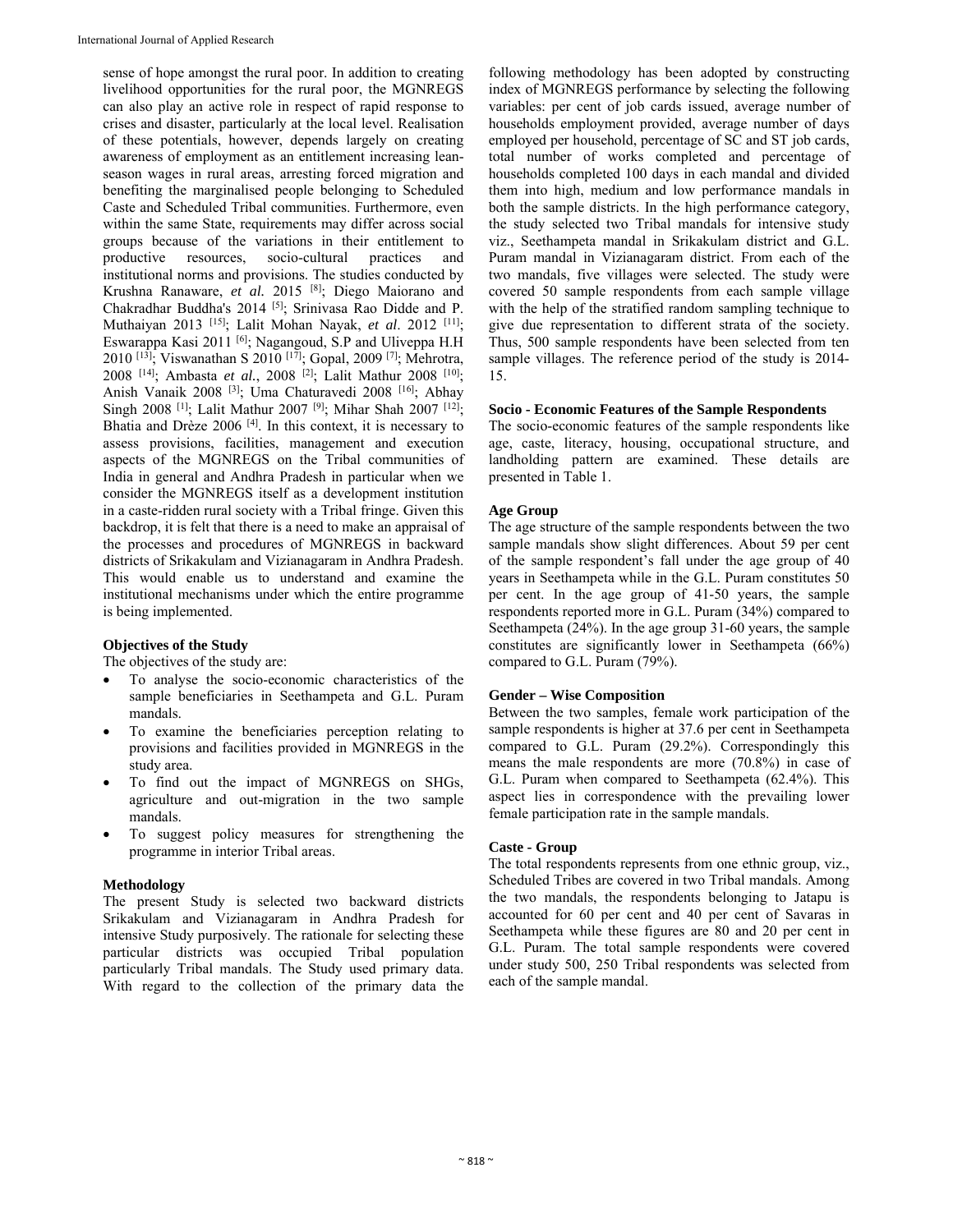|                         |                         |                  | Seethampeta            |                         | G.L. Puram    |                | <b>Grand Total</b> |  |
|-------------------------|-------------------------|------------------|------------------------|-------------------------|---------------|----------------|--------------------|--|
| S. No.                  | <b>Characteristics</b>  | N <sub>0</sub>   | $\frac{0}{0}$          | N <sub>0</sub>          | $\frac{0}{0}$ | N <sub>0</sub> | $\frac{6}{9}$      |  |
|                         |                         |                  | Age-Group              |                         |               |                |                    |  |
| 1                       | Below 30                | 78               | 31.2                   | 45                      | 18.0          | 123            | 24.6               |  |
| $\overline{2}$          | $31 - 40$               | 70               | 28.0                   | 80                      | 32.0          | 150            | 30.0               |  |
| $\overline{\mathbf{3}}$ | $41 - 50$               | 61               | 24.4                   | 86                      | 34.5          | 147            | 29.5               |  |
| $\overline{4}$          | 51-60                   | 34               | 13.6                   | 33                      | 13.0          | 67             | 13.3               |  |
| 5                       | 61 and above            | 7                | 2.8                    | $\overline{6}$          | 2.5           | 13             | 2.7                |  |
|                         | Total                   | 250              | 250                    | 100.0                   | 250           | 100.0          | 500                |  |
|                         |                         |                  | Gender                 |                         |               |                |                    |  |
| 1                       | Male                    | 156              | 62.4                   | 177                     | 70.8          | 333            | 66.6               |  |
| $\overline{c}$          | Female                  | 94               | 37.6                   | 73                      | 29.2          | 167            | 33.4               |  |
|                         | Total                   | 250              | 250                    | 100.0                   | 250           | 100.0          | 500                |  |
|                         |                         |                  | Caste                  |                         |               |                |                    |  |
| $\mathbf{1}$            | Jatapu                  | 150              | 60.0                   | 200                     | 80.0          | 350            | 70.0               |  |
| $\overline{2}$          | Savara                  | 100              | 40.0                   | 50                      | 20.0          | 150            | 30.0               |  |
|                         | Total                   | 250              | 250                    | 100.0                   | 250           | 100.0          | 500                |  |
|                         |                         |                  | <b>Literacy Status</b> |                         |               |                |                    |  |
| 1                       | Illiterate              | 196              | 78.5                   | 148                     | 59.2          | 344            | 68.9               |  |
| $\overline{2}$          | Primary Education       | $\overline{25}$  | 10.0                   | 54                      | 21.6          | 79             | 15.8               |  |
| $\overline{3}$          | Secondary Education     | 14               | 5.5                    | 26                      | 10.4          | 40             | 8.0                |  |
| $\overline{4}$          | Intermediate            | 11               | 4.5                    | 16                      | 6.4           | 27             | 5.5                |  |
| 5                       | <b>Higher Education</b> | $\overline{4}$   | 1.5                    | 6                       | 2.4           | 10             | 2.0                |  |
|                         | Total                   | 250              | 250                    | 100.0                   | 250           | 100.0          | 500                |  |
|                         |                         |                  | Type of House          |                         |               |                |                    |  |
| $\mathbf{1}$            | Kutcha                  | 101              | 40.4                   | 48                      | 19.2          | 149            | 29.8               |  |
| $\overline{2}$          | Semi Pucca              | 59               | 23.6                   | 134                     | 53.6          | 193            | 38.6               |  |
| 3                       | Pucca                   | 90               | 36.0                   | 68                      | 27.2          | 158            | 31.6               |  |
|                         | Total                   | 250              | 250                    | 100.0                   | 250           | 100.0          | 500                |  |
|                         |                         |                  | Occupation             |                         |               |                |                    |  |
| $\mathbf{1}$            | Cultivation             | 23               | 9.2                    | 16                      | 6.4           | 39             | 7.8                |  |
| $\overline{2}$          | Labour                  | $\overline{227}$ | 90.8                   | 229                     | 91.6          | 456            | 91.2               |  |
| $\mathfrak{Z}$          | <b>Business</b>         | $\boldsymbol{0}$ | 0.0                    | $\sqrt{2}$              | 0.8           | $\overline{2}$ | 0.4                |  |
| $\overline{4}$          | Others                  | $\mathbf{0}$     | 0.0                    | $\overline{\mathbf{3}}$ | 1.2           | $\overline{3}$ | 0.6                |  |
|                         | Total                   | 250              | 250                    | 100.0                   | 250           | 100.0          | 500                |  |
|                         |                         |                  | No of workers          |                         |               |                |                    |  |
| 1                       | Below <sub>2</sub>      | 147              | 58.8                   | 156                     | 62.4          | 303            | 60.6               |  |
| $\overline{2}$          | $3 - 4$                 | 100              | 40.0                   | 94                      | 37.6          | 194            | 38.8               |  |
| 3                       | Above 5                 | 3                | 1.2                    | $\theta$                | 0.0           | 3              | 0.6                |  |
|                         | Total                   | 250              | 250                    | 100.0                   | 250           | 100.0          | 500                |  |
|                         |                         |                  | Land (in acres)        |                         |               |                |                    |  |
| 1                       | $<$ 1                   | 63               | 25.2                   | 45                      | 18.0          | 108            | 21.6               |  |
| $\overline{c}$          | $1 - 2$                 | 45               | 18.0                   | 62                      | 24.8          | 107            | 21.4               |  |
| 3                       | >2                      | 40               | 16.0                   | 98                      | 39.2          | 138            | 27.6               |  |
| $\overline{4}$          | No land                 | 102              | 40.8                   | 45                      | 18.0          | 147            | 29.4               |  |
|                         | Total                   | 250              | 250                    | 100.0                   | 250           | 100.0          | 500                |  |

**Table 1:** Socio-Economic Features of Sample Respondents in the Study Area

 **Source:** Field Survey

#### **Literacy Levels**

The levels of education of the sample respondents become very important in implementation of the Government programmes. Across the respondents illiterates are found to be very high among the sample respondents in Seethampeta (78.5%) compared to G.L. Puram (59.2%). One surprising observation from the table is that at all the levels of education except higher education; it is the sample respondents in Seethampeta who are more than those in the G.L. Puram sample.

#### **Type of House**

The existing conditions of the respondents in the study area reveal those efforts of ongoing hectic Government housing programmes. It is found that a higher proportion of the respondents (36%) are living in pucca houses in Seethampeta, while it is 27.2 per cent in G.L. Puram. Most of the Tribal samples (53.6%) are living in semi-pucca houses in G.L. Puram. It is also found that out of 500 respondents only (29.8%) households are having kutcha houses, (38.6%)

are having semi-pucca houses and (31.6%) having pucca houses.

#### **Occupational Structure**

Across the respondents of the two sample mandals, the number of cultivators is found slightly more in Seethampeta when compared to G.L. Puram. More than 90 per cent of the sample respondents were working as labour in both the sample mandals. On the whole, about (91.2%) of them are working as labour and only 7.8 per cent of them are cultivators. As the MGNREGS programme is designed to provide higher number of working days to the rural land less labour, the existing occupational structure of the respondents lies in correspondence with the MGNREGS objectives.

#### **Number of Workers per Household**

The numbers of households having below two workers is low (58.8%) in Seethampeta and it is 62.4 per cent in G.L. Puram. However, the number of households having 3-4 workers is found to be marginally more in Seethampeta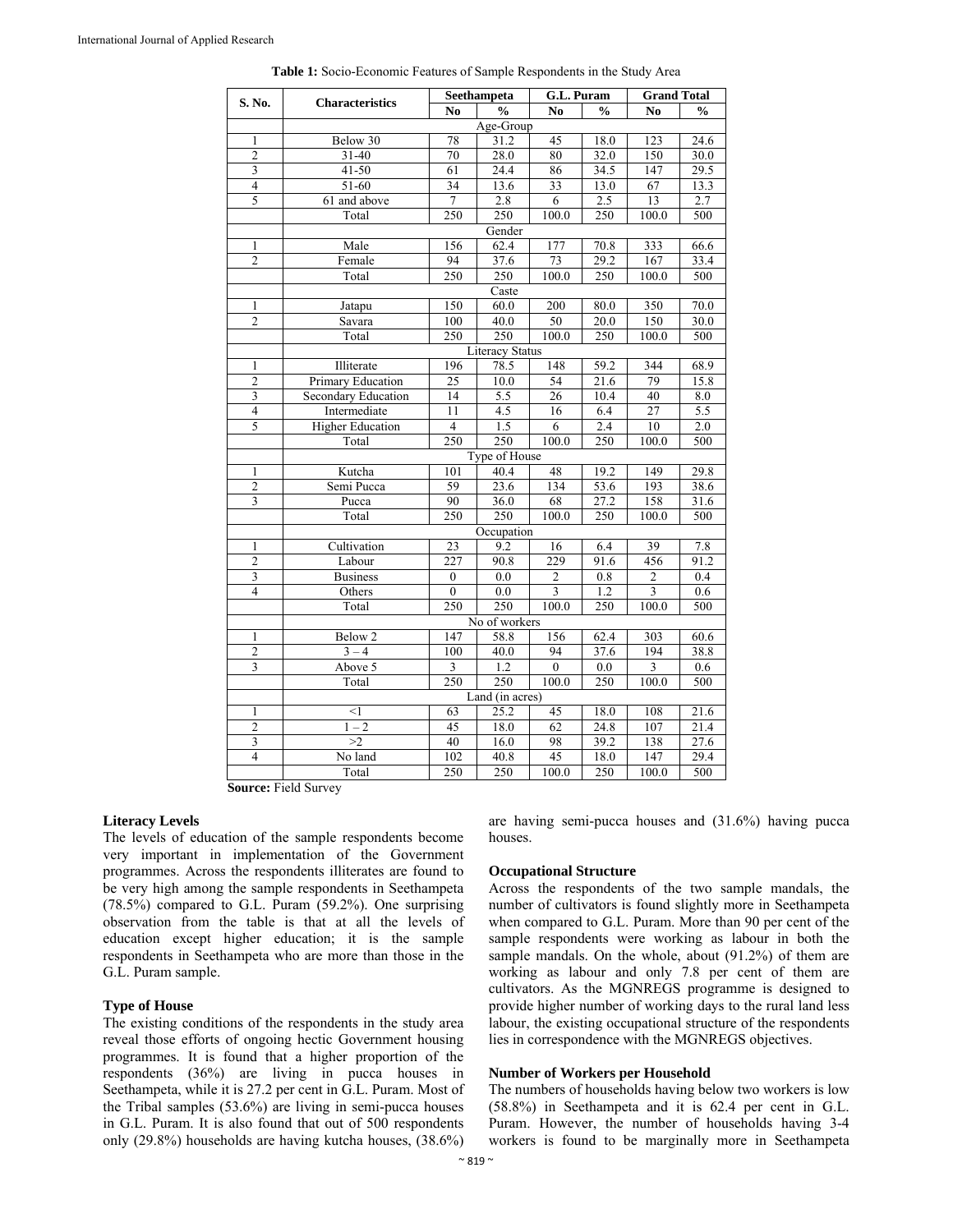(40%) whereas it is 37.6 per cent in G.L. Puram. The pattern of number of workers per household reveals that due to the existence of higher number of nuclear families, the number of workers per household recorded is very low.

#### **Landholding Pattern**

The sample respondents who are less than one acre is high in Seethampeta (25%) compared to G.L. Puram (18%).It was also found that sample respondents having more than one and two acres of land are found more in G.L. Puram. This analysis clearly shows that people with no or very little landholdings are only involved in the MGNREGS. Out of the total respondents (22%) have less than one acre of land in the study area. The landholding composition of the sample respondents reveals that even among the landholders, most of them are having less than one acre, and almost all of them come under the category of marginal farmers.

#### **Provisions and Facilities**

An attempt is made to discuss different provisions, facilities, management and execution aspects relating to the implementation of the MGNREGS activities in the study area. Workers' response about the existing practices under MGNREGS works and their perception about implementation of MGNREGS are taken into account.

#### **Source of Information about MGNREGS**

In this context five important information sources are identified. They are neighbours, officials like Filed Assistant, Technical Assistant, Assistant Project Officer and District Project Officer who directly associated with the MGNREGS activities in the two selected districts, village leaders like sarpanch, ward members and other political leaders, media like news papers and TV of the particular selected villages. A general look about these sources of information in the study area clearly shows that it is village leaders, sarpanch and neighbours who give the tip off.

The information relating to the source of information through which the selected respondents received information about MGNREGS works in the study area is presented in Table 2. The concerned sarpanch of the village became the major source (36.5%) of information to total respondents of the study area followed by village leaders (26.5%) neighbors (15%), officials (14.5%), media (3.5%) and others (4%) in Seethampeta while the corresponding figures are 25.5, 25, 20.5, 15.5, 7 and 6.5 per cent respectively in G.L. Puram. The role of sarpanch (36.5%) and village leaders (26.5%) are high in Seethampeta. This analysis shows that along with the concerned village sarpanches and village leaders are playing prominent role in popularizing the on- going MGNREGS activities in the study area. One very important observation is that officials, media and others play a very small role in information dissemination to the respondents.

**Table 2:** Source of Information Relating to MGNREGS Activities in the Study Area

| S. No. | <b>Source</b>   | Seethampeta   G.L. Puram   Grand Total |               |     |               |                |               |  |
|--------|-----------------|----------------------------------------|---------------|-----|---------------|----------------|---------------|--|
|        |                 | N <sub>0</sub>                         | $\frac{6}{9}$ | No  | $\frac{0}{0}$ | N <sub>0</sub> | $\frac{6}{6}$ |  |
|        | Neighbours      | 38                                     | 15.0          | 51  | 20.5          | 89             | 17.8          |  |
| 2      | Officials       | 36                                     | 14.5          | 39  | 15.5          | 75             | 15.0          |  |
| 3      | Media           | 9                                      | 3.5           | 18  | 7.0           | 26             | 5.3           |  |
| 4      | Village leaders | 66                                     | 26.5          | 63  | 25.0          | 129            | 25.8          |  |
| 5      | Sarpanch        | 91                                     | 36.5          | 64  | 25.5          | 155            | 31.0          |  |
| 6      | Others          | 10                                     | 4.0           | 16  | 6.5           | 26             | 5.3           |  |
|        | Total           | 250                                    | 100.0         | 250 | 100.0         | 500            | 100.0         |  |

**Source:** As ex ante

#### **Issuing of Job Cards**

The statistical information regarding the number of days accounted to issue the job cards are presented in Table 3. It can be noticed that a higher proportion (54.6%) of the total respondents received their job cards in less than ten days, which reflects the success of the programme. About 39.8 per cent of the respondents have received their job card in between 11 and 20 days. The proportion of the respondents who had received job cards in more than 20 days is found negligible i.e. only 5.6 per cent.

**Table 3:** Number of Days for Issuing of Job Cards in the Study Area

| No. of days       | <b>Seethampeta</b> |               |     | G.L. Puram    | <b>Grand Total</b> |               |  |
|-------------------|--------------------|---------------|-----|---------------|--------------------|---------------|--|
|                   | No                 | $\frac{6}{9}$ | No  | $\frac{0}{0}$ | No                 | $\frac{0}{0}$ |  |
| <10               | 160                | 64.0          | 113 | 45.2          | 273                | 54.6          |  |
| 11-20             | 88                 | 35.2          | 111 | 44.4          | 199                | 39.8          |  |
| $21 - 30$         |                    | 0.8           | 26  | 10.4          | 28                 | 5.6           |  |
| Total             | 250                | 100.0         | 250 | 100.0         | 500                | 100.0         |  |
| Common Assessment |                    |               |     |               |                    |               |  |

**Source:** As ex ante

Across the two sample mandals, the proportion of the respondents who received their job card in less than 10 days are reported higher (64%) in case of Seethampeta than in G.L. Puram (45%). The proportion of respondents who received their job cards in 11 to 20 days found lower (35%) in Seethampeta while it is 44.4 per cent among G.L. Puram sample.

#### **Source of Information about Work Allotment**

Under MGNREGS, applicants are to be communicated where and when to report for work within 15 days through a letter sent by the Gram Panchayat / Programme Officer. There will also be a public notice displayed on the notice board of the Gram Panchayat and at the block level, providing information on the place, date and the names of those provided employment. The collected information relating to the sources through which the respondents came to know about their work allotment is shown in Table 4.

**Table 4:** Source of Information about Work Allotment in the Study Area

| S. No. | <b>Source</b>              | Seethampeta    |       | G.L. Puram     |       | <b>Grand Total</b> |       |
|--------|----------------------------|----------------|-------|----------------|-------|--------------------|-------|
|        |                            | N <sub>0</sub> | $\%$  | N <sub>0</sub> | $\%$  | N <sub>0</sub>     | $\%$  |
|        | Sarpanch                   | 20             | 8.0   | 18             | 7.2   | 52                 | 10.4  |
|        | Village Leaders            | 13             | 5.2   | 20             | 8.0   | 33                 | 6.6   |
|        | Field Assistant            | 182            | 72.8  | 188            | 75.2  | 356                | 71.2  |
|        | Panchavat Secretary        | 10             | 4.0   | 6              | 2.4   | 16                 | 3.2   |
|        | <b>Technical Assistant</b> | 25             | 10.0  | 18             | 7.2   | 43                 | 8.6   |
|        | Total                      | 250            | 100.0 | 250            | 100.0 | 500                | 100.0 |

**Source:** As ex ante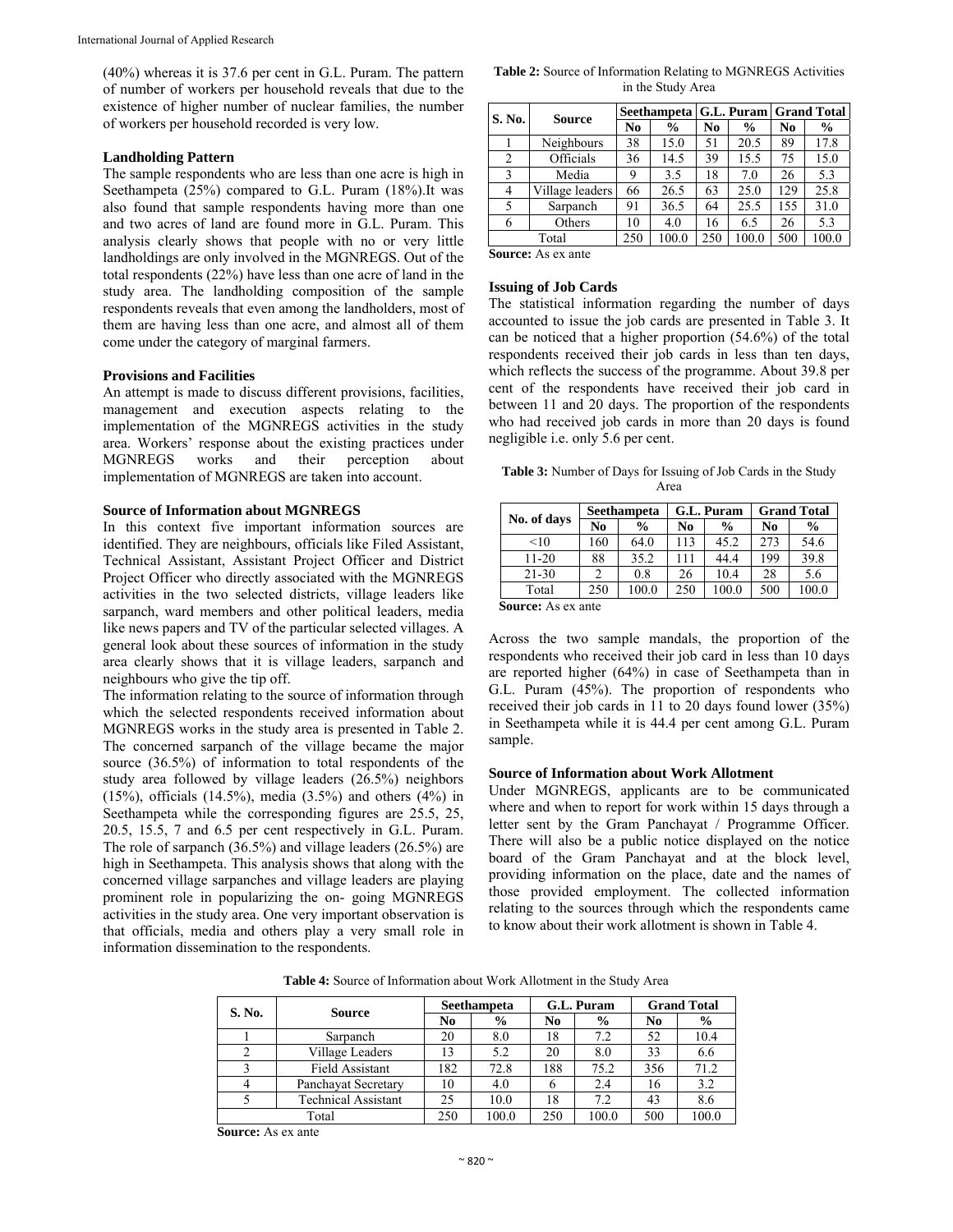The percentage of the total respondents came to know about their allotment of work through concerned Field Assistants (71.2%) of MGNREGS followed by Sarpanch (10.4%), Technical Assistant (8.6%), Village Leaders (6.6%) and (3.2%) by Panchayat Secretary. The analysis shows that the intervention of other village institutions found very limited. The sample respondents from Seethampeta are found lower (67.2%) compared to G.L. Puram (75.2%) received information about work allotment through field assistants of MGNREGS.

#### **Working Days under MGNREGS in the Last Year (2014- 2015)**

As per the provisions of the MGNREGS, a household is entitled to get 100 days of work in a financial year and that can be divided among adult members of the household. The work duration should ordinarily be for a period of at least 14 days continuously, but not more than 6 days per week. The information was obtained from the selected sample respondents on the number of working days they worked in the MGNREGS works during the year 2014-15 are presented in Table 5. Table reveals that overall, 84.4 per cent of total sample respondents completed the stipulated 100 days or more in the two study areas. People who have worked at least 100 days or more in the Seethampeta area are 90.4 per cent while this figure for the G.L. Puram area was low 78.4 per cent. This information shows that in the study area, the sample respondents are not able to get the stipulated working days under MGNREGS. There are as many as 54 (21.6%) and 24 (9.6%) who have reported to have worked for period 75-99 days in G.L. Puram and Seethampeta respectively in the same year. This projects a scenario of better implementation in the Seethampeta area rather than in G.L. Puram area.

The analysis pertaining to the identification of the reasons for not working the stipulated 100 days reveal that only (33.3%) of them were attended on their own works while 55 per cent reported due to sickness or ceremonies. Between the two mandals, as many as 21(38.9%) of the sample respondents in G.L. Puram reported that their own works as the reason for not attending the full stipulated 100 days of work under MGNREGS. The few respondents from Seethampeta who could not complete the 100 days of work, all of them reported that either sickness or attending family ceremonies as the sole reason.

| S. No.         |                                       |                | Seethampeta | G.L. Puram     |       | <b>Grand Total</b> |       |
|----------------|---------------------------------------|----------------|-------------|----------------|-------|--------------------|-------|
|                | Days                                  | No.            | $\%$        | No.            | $\%$  | N <sub>0</sub>     | $\%$  |
|                | >50                                   |                |             |                |       |                    |       |
| $\overline{c}$ | 50-74                                 | -              |             |                |       |                    |       |
| 3              | 75-99                                 | 24             | 9.6         | 54             | 21.6  | 78                 | 15.6  |
| 4              | >100                                  | 226            | 90.4        | 196            | 78.4  | 422                | 84.4  |
|                | Total                                 | 250            | 100.0       | 250            | 100.0 | 500                | 100.0 |
|                | If no, reasons                        |                |             |                |       |                    |       |
| 5              | Own works                             | 5              | 20.8        | 21             | 38.9  | 26                 | 33.3  |
| 6              | Exchange of labour                    | $\theta$       | 0.0         | $\mathbf{3}$   | 5.6   | 3                  | 3.8   |
| 7              | Contribution is high in private works |                | 0.0         | $\overline{2}$ | 3.7   | $\overline{2}$     | 2.6   |
| 8              | Attended village leaders work         | $\theta$       | 0.0         | 3              | 5.6   | 3                  | 3.8   |
| 9              | Sickness or ceremonies                | 19             | 79.2        | 24             | 44.4  | 43                 | 55.1  |
| 10             | Any other                             | $\theta$       | 0.0         | 1              | 1.9   | 1                  | 1.3   |
|                | Total                                 | 24             | 100.0       | 54             | 100.0 | 78                 | 100.0 |
|                | If no, Report to the                  |                |             |                |       |                    |       |
| 11             | <b>Technical Assistant</b>            | $\overline{0}$ | 0.0         | $\theta$       | 0.0   | $\theta$           | 0.0   |
| 12             | Village Panchayat                     | $\theta$       | 0.0         | 5              | 9.3   | 5                  | 6.4   |
| 13             | <b>Field Assistant</b>                |                | 100.0       | 49             | 90.7  | 73                 | 93.6  |
|                | Total                                 | 24             | 100.0       | 54             | 100.0 | 78                 | 100.0 |

| <b>Table 5:</b> Working Days under MGNREGS during 2014-2015 |  |
|-------------------------------------------------------------|--|
|                                                             |  |

**Source:** As ex ante

The major percentage of the respondents (93.6%) reported that their inability to attend the MGNREGS works to the concerned Filed Assistants and only 6.4 per cent to the village Panchayat staff.

## **Average Wage Received Per Day**

### **(For seven hours of work)**

Under MGNREGS the stipulated minimum wage is ₹80 which is applicable to agricultural workers in the state has to be paid to the workers who participated in the MGNREGS works. There is a provision in MGNREGA that the payment can be made either in the form of daily wages or piece rate. The schedule of rates has to be such that a person working for 7 hours would normally earn the minimum wages. Average wage of the respondents in the study area is ₹131, but it is high when compared to districts and state average wage (₹116) for the year 2014-15. A higher proportion of selected sample respondents from Seethampeta have

received ₹138 which is minimum/maximum wage or the Srikakulam district average wage is ₹118. Even the sample respondents belonged to G.L. Puram received the average wage of ₹124 and Vizianagaram district average wage is ₹109. This shows that the respondents who received minimum wages are relatively high among Seethampeta sample (₹138) when compared to G.L. Puram (₹. 124). The respondents who received average wage are above the Seethampeta mandal average (₹132) while it is lower in G.L. Puram mandal (₹135).The concerned authorities are by and large paying wages on the basis of piece rate. Though, the workers worked for more than stipulated 7 hours of work per day.

#### **Supervision Aspects of MGNREGS Works**

According to the norms of MGNREGS, field assistant, technical assistant and concerned officials have to pay regular visits to supervise the work. The details on these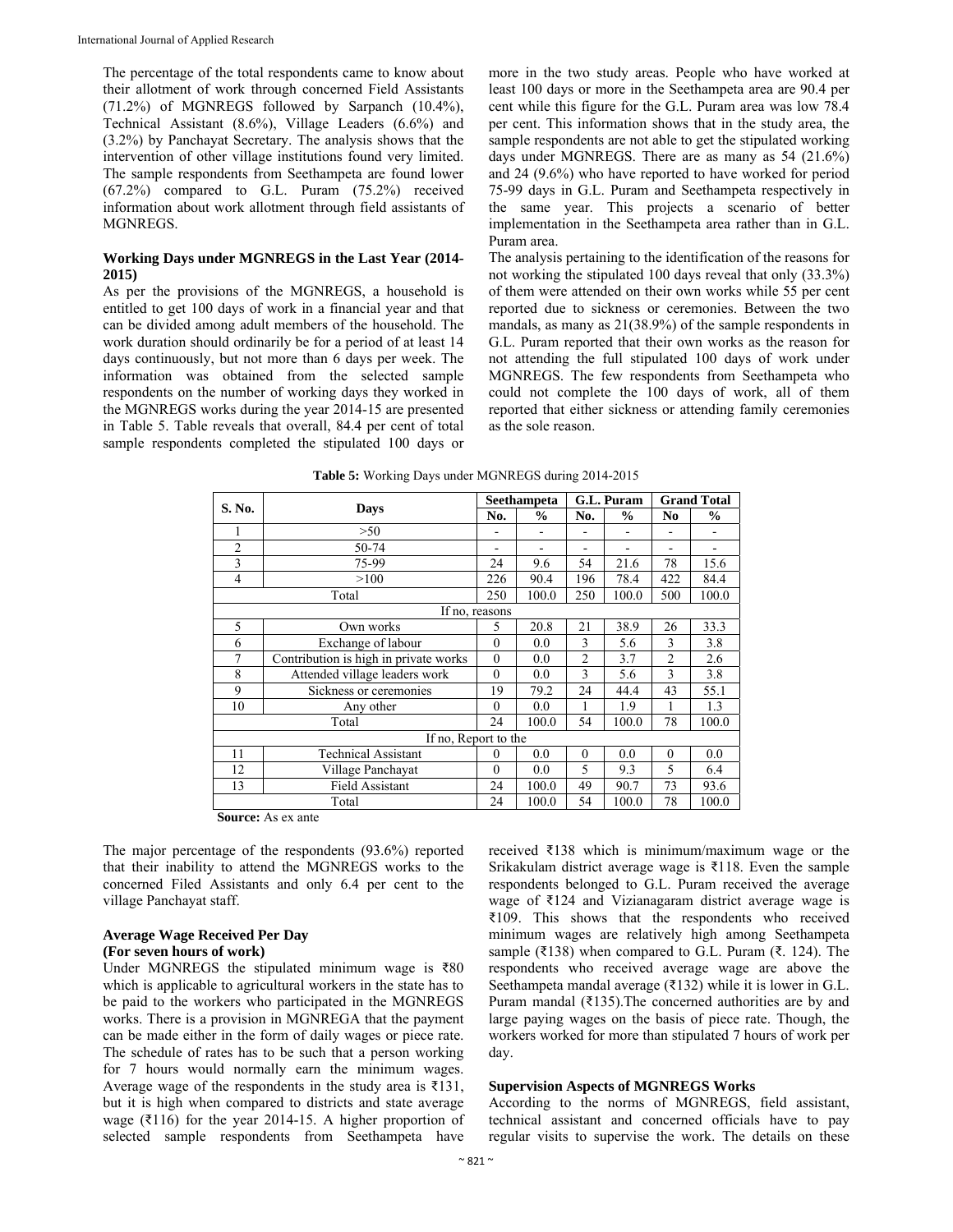aspects are shown in Table 6. About 89.8 per cent of total respondents reported that MGNREGS works were supervised by concerned Field Assistants. This is true in case of both the sample mandals. This proportion is marginally higher (90.8%) in case of Seethampeta when compared to G.L. Puram (88.8%).

| S.  |                            |     | Seethampeta   |     | G.L. Puram    | <b>Grand Total</b> |               |
|-----|----------------------------|-----|---------------|-----|---------------|--------------------|---------------|
| No. | <b>Supervision</b>         | No  | $\frac{0}{0}$ | No  | $\frac{0}{0}$ | N <sub>0</sub>     | $\frac{6}{9}$ |
|     | Panchayat Secretary        |     |               |     |               |                    |               |
|     | <b>Technical Assistant</b> | 10  | 4.0           | 13  | 5.2           | 23                 | 4.6           |
| 3   | One among workers          | 13  | 5.2           | 15  | 6.0           | 28                 | 5.6           |
|     | <b>Field Assistant</b>     | 227 | 90.8          | 222 | 88.8          | 449                | 89.8          |
|     | Total                      | 250 | 100.0         | 250 | 100.0         | 500                | 100.0         |
|     |                            |     |               |     |               |                    |               |

**Table 6:** Supervision aspects of MGNREGS Works in the Study Area

**Source:** As ex ante

#### **Facilities to be provided in MGNREGS**

Certain important facilities such as medical and health facilities have to be provided under MGNREGS to the workers to take care of the workers at the times of accident, hospitalization etc. If any labourer gets injured during the course of employment at work site, the person is entitled to free medical treatment from the State Government. The concerned State Government shall provide complete treatment, medicines, hospitalization without any charge and the injured person will be entitled for daily allowance which shall be not less than fifty per cent of wage rate applicable. In case of death or permanent disability to the registered labourer due to accident at work site, an ex-gratia payment of Rs. 25000 or such amount as may be notified by the Central Government shall be paid to the legal heir of the deceased or to the disabled as the case may be.

## **Awareness about the Medical**

#### **Provisions under MGNREGS**

Information was elicited from the sample respondents about the awareness of medical provisions under the MGNREGS are shown in Table 7. Of the total sample respondents 93 per cent are aware of the provisions of medical treatment at the times of accidents; however, 87.6 per cent of them have any knowledge about the proportion of wage to be paid to them at the time of hospitalization. As many as 78.6 per cent knows about death ex-gratia. Among the two sample mandals, in Seethampeta sample respondents are relatively more aware (94.4%) of the Medical Treatment in case of accidents and other provisions like 50 per cent of wage payment to injured worker in case of hospitalization is known to 90 per cent of the Seethampeta sample. Among G.L. Puram sample respondents these numbers are 91.6 per cent and 85.2 per cent respectively. Knowledge in case of death ex-gratia payment of Rs. 25000/ are relatively high in case of Seethampeta sample (85.2%) than in G.L. Puram sample (78.6%).

It has been observed that due to the lower awareness levels of the respondents about medical provisions under MGNREGS, the concerned officials are not taking any special care in the implementation of these medical provisions. Though minor accidents take place at work spots during the working hours, the officials have not taken any care in providing the actual facilities as per provisions mentioned in the MGNREGS guidelines. A higher number of respondents reported that proper medical care is not provided to them during the working days.

**S. No. Response (yes) Seethampeta | G.L. Puram | Grand Total No % No % No %**  1 Medical Treatment in case of accident 236 94.4 229 91.6 465 93.0<br>2 In case of Hospitalization 50% of wage 225 90.0 213 85.2 438 87.6 2 In case of Hospitalization 50% of wage 225 90.0 213 85.2 438 87.6<br>3 In case of death exgratia payment of Rs. 25000/- 213 85.2 180 72.0 393 78.6 3 In case of death exgratia payment of Rs. 25000/- 213 85.2 180 72.0 393 78.6

**Table 7:** Awareness of the Respondents about Medical Provisions under MGNREGS in the Study Area

**Source:** As ex ante

#### **Awareness about the other Facilities to be provided at the Worksite**

Some specific facilities are being included under the MGNREGS to be provided by the concerned officials at the time of executing different works. They are safe drinking

water, shade for children, period of rest and first aid box with adequate material for emergency treatment for minor injuries and other health hazards connected with the work. The information relating to the implementation of these facilities in the study areas are presented in Table 8.

**Table 8:** Awareness of the Other Facilities to be provided at Worksite in the Study Area

| S. No | <b>Response</b>                              |     | Seethampeta   |     | G.L. Puram    |     | <b>Grand Total</b> |  |
|-------|----------------------------------------------|-----|---------------|-----|---------------|-----|--------------------|--|
|       | (ves)                                        | No  | $\frac{0}{0}$ | No. | $\frac{0}{0}$ | No  | $\frac{0}{0}$      |  |
|       | Safe Drinking Water                          | 237 | 94.8          | 230 | 92            | 467 | 93.4               |  |
|       | Shade for small children and periods of rest |     | 75.2          | 164 | 65.6          | 352 | 70.4               |  |
|       | First Aid Box to the injured persons         |     | 70.8          | 157 | 62.8          | 334 | 66.8               |  |

**Source:** As ex ante

In the study area, a higher proportion of sample respondents (93.4%) reported that the provision of safe drinking water was provided by the concerned officials during the MGNREGS works. The implementation of this provision is found relatively high in case of Seethampeta (94.8%) compared to G.L. Puram sample (92%). The provision of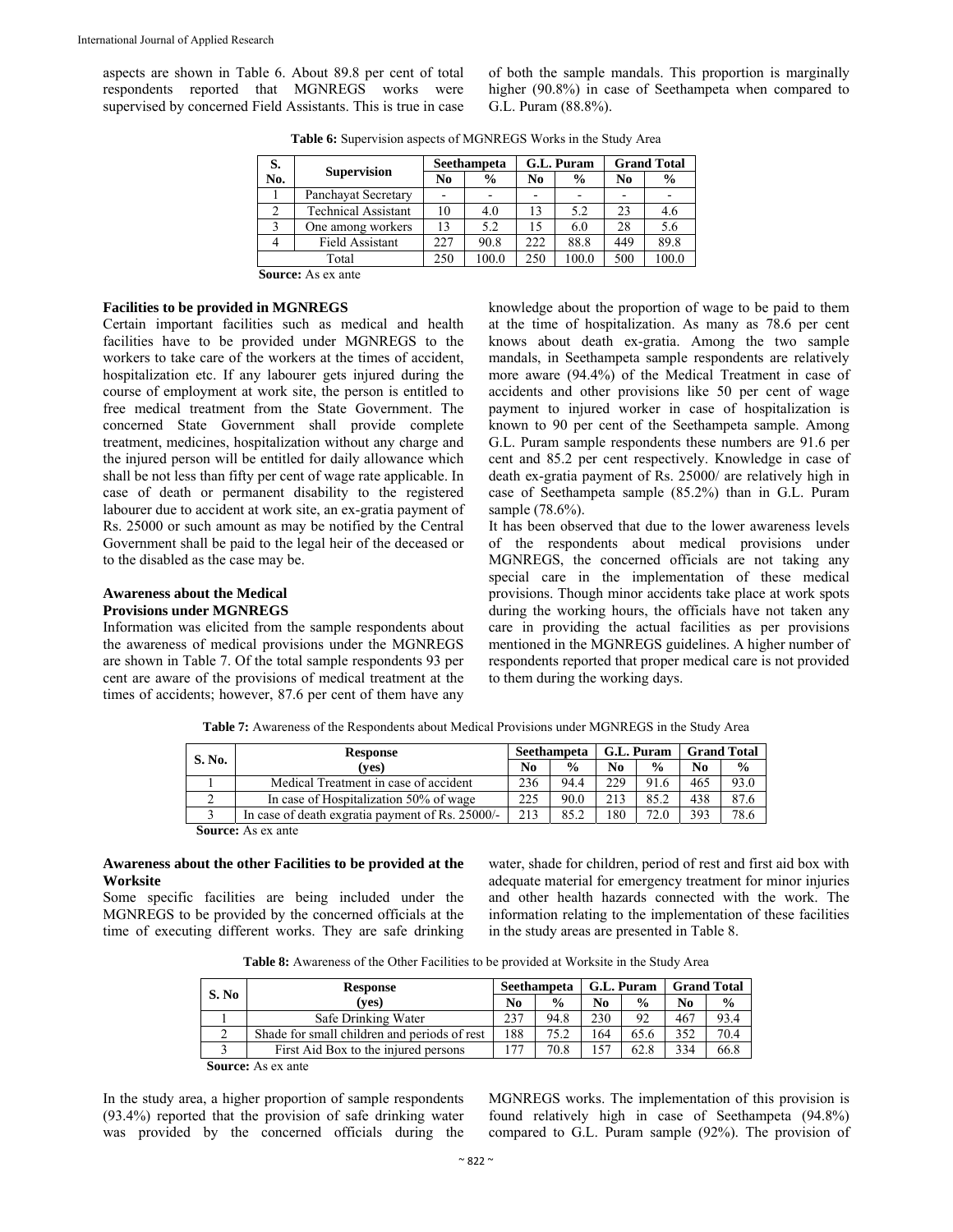First Aid Box with adequate medicinal material at work places (66.8%) of total respondents reported that this provision is executed in the work places. It is quite unfortunate that in many areas of work the provision of maintaining First Aid Box is not done by the concerned officials. Proper attention of these officials in execution of this most important and basic provision is highly required and essential. The provision of maintaining first aid box is relatively better in the case of Seethampeta compared to G.L. Puram.

#### **Management and Execution Process of MGNREGS**

Under MGNREGS certain important works are identified to be execute in the interior rural and Tribal areas to suit their requirements. This section presents the nature of works undertaken, political interference, gender bias, general problems, impact of MGNREGS on agriculture and outmigration and offers suggestions from the respondents.

#### **Respondents Knowledge about Muster Rolls (MR)**

Regular measurement and supervision of works by qualified technical personnel in time recording measurement in authenticated measurement books, reading net measurement details to workers, provision of adequate quality facilities at work site for women, children and men labourers is one of the basic requirements. According to the norms of MGNREGS, muster rolls should be read out on the worksite during regular measurement to prevent bogus records and payment of wages below prescribed levels. Information regarding the selected respondent's knowledge about different aspects of muster roll practices is presented in Table 9.

| <b>Table 9:</b> Knowledge about Different Aspects of Muster Rolls by |
|----------------------------------------------------------------------|
| Sample Respondents in the Study Area                                 |

| S. No | <b>Response</b>                  | Seethampeta   G.L. Puram   Grand Total |               |     |               |     |               |  |
|-------|----------------------------------|----------------------------------------|---------------|-----|---------------|-----|---------------|--|
|       | (Yes)                            | No.                                    | $\frac{0}{0}$ | No. | $\frac{0}{0}$ | No. | $\frac{0}{0}$ |  |
|       | Awareness of<br><b>Taking MR</b> | 240                                    | 96            | 232 | 92.8          | 472 | 94.4          |  |
| 2     | Reading MR                       | 28                                     | 11.2          | 20  | 8.0           | 48  | 9.6           |  |
| 3     | Signing on MR                    | 214                                    | 85.6          | 158 | 63.2          | 372 | 74.4          |  |

**Source:** As ex ante

It can be observed from the table, that a high proportion of respondents (94.4%) on the whole are aware about the muster rolls and the measurement of work done by the field assistant and their recording in the measurement book. They know that their names should enter in the muster roll at the end of the each week to get the wages. In the study area, a higher percentage of works are being executed through the allotment by piece rate of work to the workers. In this context, the awareness about muster rolls and measurement book practices is very essential to the workers. In the field survey it was found that the aspect of reading out the entries in the measurement book and muster rolls by the workers at the work site is concerned, only 9.6 per cent of the total respondents responded positively saying that they are aware of what has been measured and entered in the measurement book. Both the areas sample respondents have responded very much alike when asked about the muster rolls. The number of sample respondents who claim to have read the muster roll book is accounted for 11.2 per cent in Seethampeta to the G.L. Puram (8%). In Seethampeta, the sample respondents who are more aware of the muster rolls than the G.L. Puram sample. Knowing about is something different from actually reading the MR book. This can be attributed to the prevailing high rate of illiteracy among the selected sample respondents. But lack of knowledge or active interest in the MR book can be attributed to lack of social responsibility on part of the respondent. Hence, there is a need for not only introducing adult literacy programmes especially to the workers in the interior rural areas and making them aware of their rights and duties towards the work they are assigned.

#### **Interference of Political Leaders in the Process of MGNREGS**

In the field study an attempt was made to ascertain information relating to interference of political leaders in the execution process of MGNREGS works is shown in Table 10. When both the samples are combined about 85.2 per cent respondents reported that there is no interference of political leaders in the execution process of different MGNREGS works in the study areas while remaining felt otherwise. Looking at the results separately, the G.L. Puram sample felt that there are more political interferences while G.L. Puram respondents felt not much. However, these "more" and "notmore" are relative figures.

| S. No |                        |          | <b>Seethampeta</b>    | G.L. Puram |               | <b>Grand Total</b> |               |
|-------|------------------------|----------|-----------------------|------------|---------------|--------------------|---------------|
|       | <b>Response</b>        | No.      | $\frac{0}{0}$         | No.        | $\frac{0}{0}$ | No.                | $\frac{0}{0}$ |
|       | Yes                    | 26       | 10.4                  | 48         | 19.2          | 74                 | 14.8          |
| 2     | No                     | 224      | 89.6                  | 202        | 80.8          | 426                | 85.2          |
|       | Total                  | 250      | 100.0                 | 250        | 100.0         | 500                | 100.0         |
|       |                        |          | if yes who are they   |            |               |                    |               |
| 3     | Sarpanch               | 11       | 42.3                  | 17         | 35.4          | 28                 | 37.8          |
| 4     | Ward members           | 5        | 19.2                  | 7          | 14.6          | 12                 | 16.2          |
| 5     | Other Political leader | 10       | 38.5                  | 24         | 50.0          | 34                 | 45.9          |
|       |                        |          | how they interference |            |               |                    |               |
| 6     | Visit the work         | 21       | 80.8                  | 30         | 62.5          | 51                 | 68.9          |
|       | Supervising the work   | $\theta$ | 0.0                   | $\Omega$   | 0.0           | $\Omega$           | 0.0           |
| 8     | Selection of workers   | 5        | 19.2                  | 18         | 37.5          | 23                 | 31.1          |
| 9     | Construction           | $\theta$ | 0.0                   | $\Omega$   | 0.0           | $\theta$           | 0.0           |
| 10    | Distribution of wages  | $\theta$ | 0.0                   | $\Omega$   | 0.0           | $\theta$           | 0.0           |

**Table 10:** Responses about any Political Leader is Interfering in the process of MGNREGS in the Study Area

**Source:** As ex ante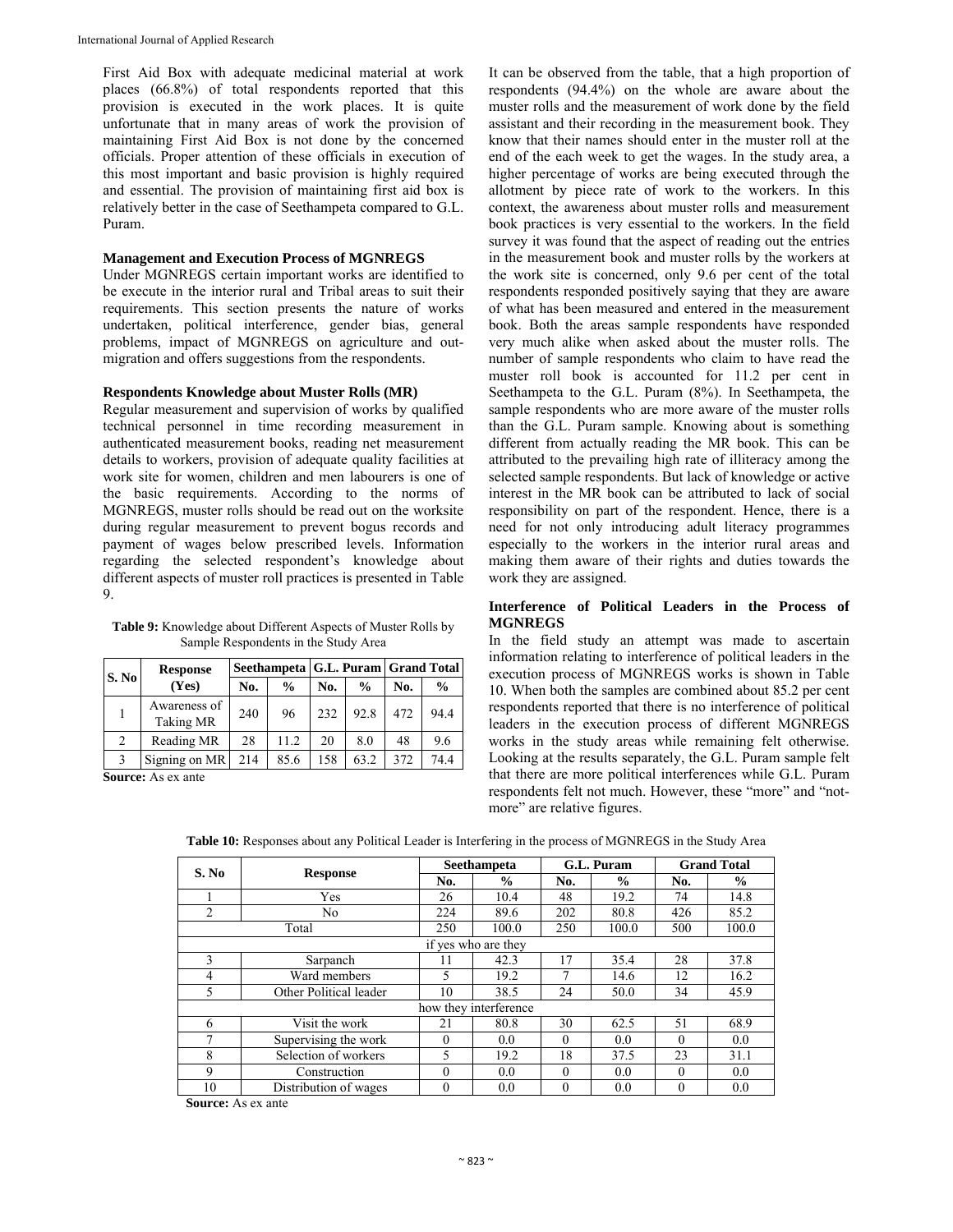Across the study area on the whole among those respondents who positively responded about the political leader's intervention in MGNREGS works, a majority of them (45.9%) reported the interference of other political leaders is prominent when compared to village Sarpanch (37.8%). Also it was found in Seethampeta the extent of village Sarpanch's intervention in the MGNREGS works to be relatively high at 42.3 per cent compared to 35.4 per cent in G.L. Puram sample. It was felt by the sample respondents of G.L. Puram areas that ward member's interference in the MGNREGS works was more at 19.2 per cent in Seethampeta compared to 14.6 per cent in G.L. Puram. The analysis also revealed that the sarpanch and other political leaders are interfering in the MGNREGS works through the channels like paying visits to the work places and selection of works to the MGNREGS works. This proves that there is a political intervention in the MGNREGS works at various levels in both the sample areas, but the degree of interference is relatively small in Seethampeta compared to the G.L. Puram.

#### **Impact on SHGs Activities**

The respondent's views about the impact of MGNREGS on SHGs activities reveal that only 42 per cent of the total female respondents reported that MGNREGS weakened the SHGs activities in the study area. Across two mandals, the proportion of sample respondents who stated that MGNREGS weekend SHG activities in the study area are marginally higher among G.L. Puram sample (5.2%) compared to Seethampeta (3.2%).

#### **Impact on Agricultural Activities**

Respondents' views about the adverse impact of MGNREGS on agricultural activities in the study area observed that nearly 4.2 per cent of the total sample respondents reported negative impact of MGNREGS on agricultural activities going on in the study area. In case of two mandals, the percentage of sample respondents who reported the negative impact of MGNREGS on agriculture is relatively higher (5.2%) in case of G.L. Puram when compared to Seethampeta (3.2%). Among the respondents who reported the negative impact of MGNREGS on agriculture, major proportion of them pointed out that the agriculture is affected badly due to MGNREGS works. Because of the MGNREGS works, labour became costly and scarce in both the study area.

#### **Impact of MGNREGS in Stopping Out-Migration of Labour**

One of the premises of starting MGNREGS is to prevent labour out-migration from villages in search of livelihood to nearby towns and cities. The way to do this was by providing an assured work and livelihood in the villages all-round the year. A major proportion (95.6%) of the sample respondents in the study area reported that the ongoing MGNREGS works have curtailed out-migration. In the both Seethampeta and G.L. Puram areas that more than 97 per cent and 93 per cent of the sample respondents felt that MGNREGS was successful in stopping out-migration. This analysis emphasizes the need for further effective implementation of more number of MGNREGS works in the very backward interior rural and Tribal areas to reduce out migration.

#### **Conclusion**

By and large the MGNREGS is being implemented well in Vizianagaram district. Right from registration, issuing cards

and allotment of work have done as per the norms of the Act. It has been observed that the key man in the whole programme is the Field Assistant and he has to be watched carefully. About 84.4 per cent of the sample respondents completed more than 100 days of work with an average wage of ₹131 during 2014-2015. The study found that about 15 per cent of the sample respondents reported that political interference in the proceedings of the MGNREGS. Awareness about medical provisions and worksite facilities has been reported good number in the study areas.

The findings of the study suggest that the MGNREGS has immense potential for initiating the socio-economic development of the Tribal communities. The study shows, a majority of Scheduled Tribe respondents perceived that the MGNREGS had led to more employment generation in the interior rural areas and hence stopped the migration of the people in search of jobs. Therefore, delivering the potential benefits to the target groups requires significant institutional reforms at all levels. This will help to bring in the transparency and accountability that are important for efficient utilisation of the resources for the maximum benefit of these communities. For this micro level execution is needed to find out problems involved in implementation of the scheme in Tribal areas.

Field Assistant (FA) is the key person for the successful implementation of MGNREGS. However, in the study area it was found that Field Assistants are not fully involved in one of the sample mandal at the level of expectations. The administrators should take proper action to see that the FAs are involved in the programme.

One of the key provisions of the MGNREGS such as medical facilities at the work sites has not been implemented in the study area. This should be treated as the most important facility which will help to raise the health status of the society in general.

MGNREGS by nature is a demand driven programme. Political interference actually debases the notion of demand thereby leading to benefits to unscrupulous persons. This will defeat the main goal of the programme. The policy makers should devise a way to limit the political involvement in the implementation of the programme in interior Tribal areas.

#### **References**

- 1. Abhay Singh. Awareness in the Development of Tribals, Yojana. 2008; 52(8):26-31.
- 2. Ambasta P, Shankar PSV, Shah M. Two Years of NREGA: The Road Ahead, Economic and Political Weekly. 2008; 43(08):41-50.
- 3. Anish Vanaik. A Tale of Two Villages, Yojana. 2008; 52(8):15-17.
- 4. Bhatia B, Drèze J. Employment Guarantee in Jharkhand: Ground Realities, Economic and Political Weekly. 2006; 41(29):3198-3202.
- 5. Diego Maiorano and Chakradhar Buddha's MGNREGA in Andhra Pradesh's Tribal Areas, Economic and Political Weekly. 2014. 49(51):15-17.
- 6. Eswarappa Kasi. Poverty and Development in a Marginal Community: Case Study of a Settlement of the Sugali Tribe in Andhra Pradesh, India*,* Journal of Asian and African Studies. 2011; 46(1):5-18.
- 7. Gopal KS. NREGA Social Audit: Myths and Reality, Economic and Political Weekly. 2009; 43(31):70-74.
- 8. Krushna Ranaware, Upasak Das, Ashwini Kulkarni, Sudha Narayanan. MGNREGA Works and Their